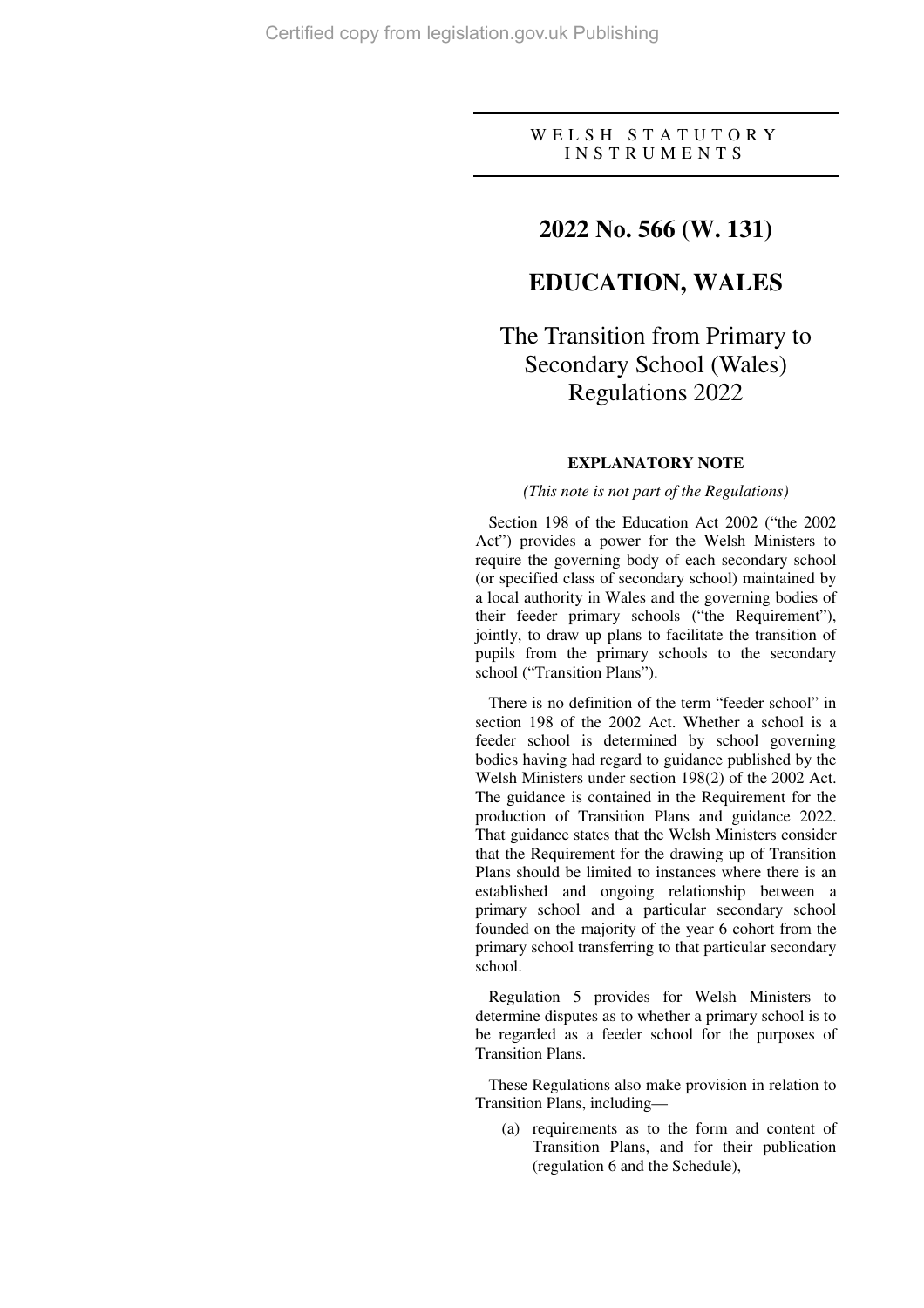- (b) requirements as to when Transition Plans must be drawn up and published and as to the first cohort of pupils to be covered (regulation 7),
- (c) provision for the review of the Transition Plans and, where necessary or desirable, for their revision or replacement (regulations 8 to 10),
- (d) provision as to the manner in which Transition Plans are to be published (regulation  $11(1)$ ), and
- (e) a requirement for copies of Transition Plans to be sent to the local authority or authorities by which the schools are maintained and to anyone who requests a copy (regulation  $11(2)$ ).

The Welsh Ministers' Code of Practice on the carrying out of Regulatory Impact Assessments was considered in relation to these Regulations. As a result, a regulatory impact assessment has been prepared as to the likely costs and benefits of complying with these Regulations. A copy can be obtained from the Welsh Government at Crown Building, Cathays Park, Cardiff CF10 3NQ and on the Welsh Government website at www.gov.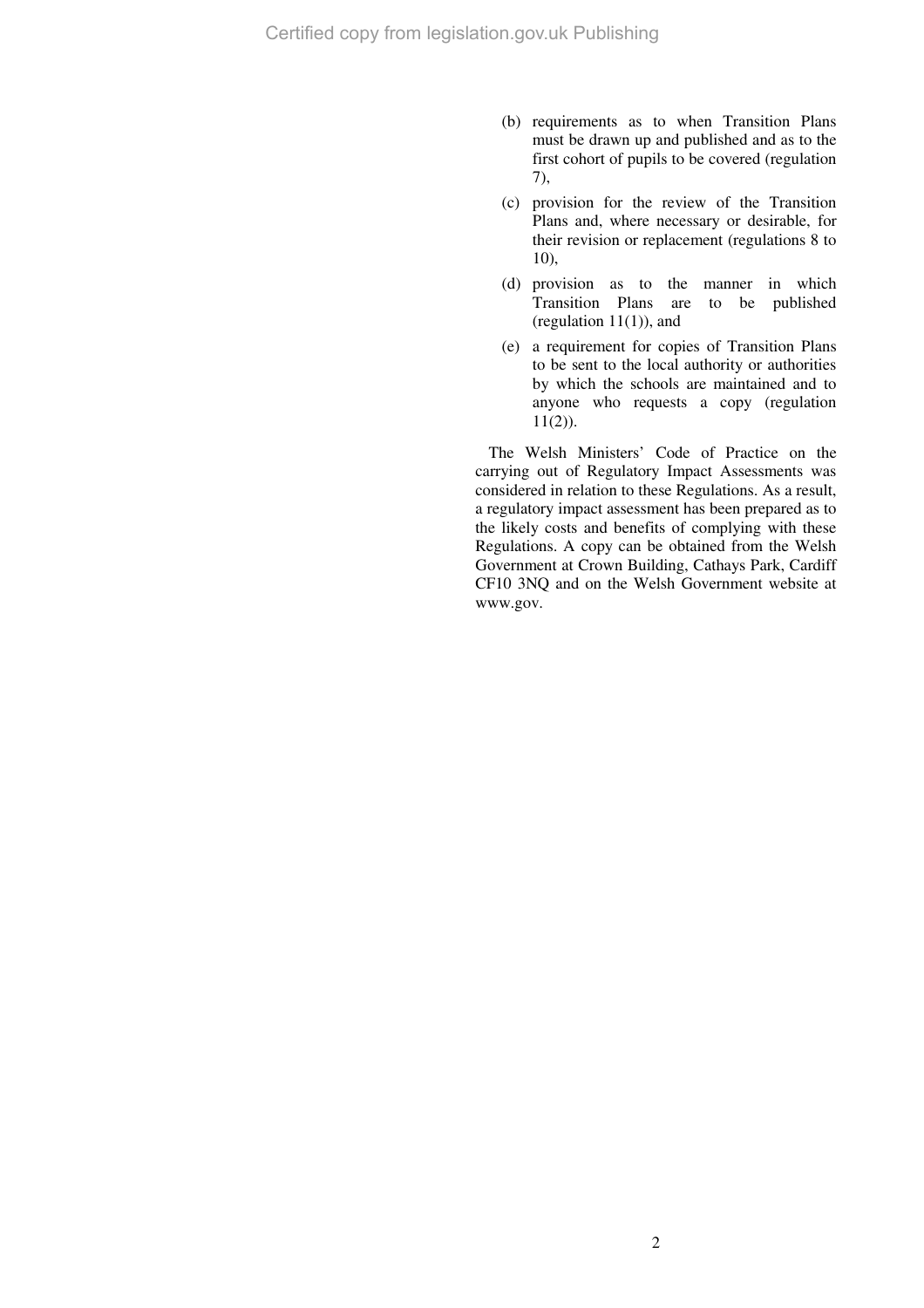#### W E L S H S T A T U T O R Y I N S T R U M E N T S

## **2022 No. 566 (W. 131)**

## **EDUCATION, WALES**

# The Transition from Primary to Secondary School (Wales) Regulations 2022

| Made                     | 23 May 2022 |
|--------------------------|-------------|
| Laid before Senedd Cymru | 26 May 2022 |
| Coming into force        | 1 July 2022 |

The Welsh Ministers, in exercise of the powers conferred on the National Assembly for Wales by sections 198(3) and 210(7) of the Education Act 2002(**1**), and now exercisable by them, make the following Regulations:

#### **Title and commencement**

**1.**—(1) The title of these Regulations is the Transition from Primary to Secondary School (Wales) Regulations 2022.

(2) These Regulations come into force on 1 July 2022.

#### **Revocation**

**2.** The Transition from Primary to Secondary School (Wales) Regulations 2006(**2**) are revoked on 1 September 2022.

#### **Interpretation**

**3.** In these Regulations—

 $\overline{a}$ (**1**) 2002 c. 32 amended by S.I. 2010/1158. The functions conferred on the National Assembly for Wales were transferred to the Welsh Ministers under paragraph 30 of Schedule 11 to the Government of Wales Act 2006 (c. 32). For the definitions of "prescribed" and "regulations" see section 212(1) of the Education Act 2002. (**2**) S.I. 2006/520 (W. 64).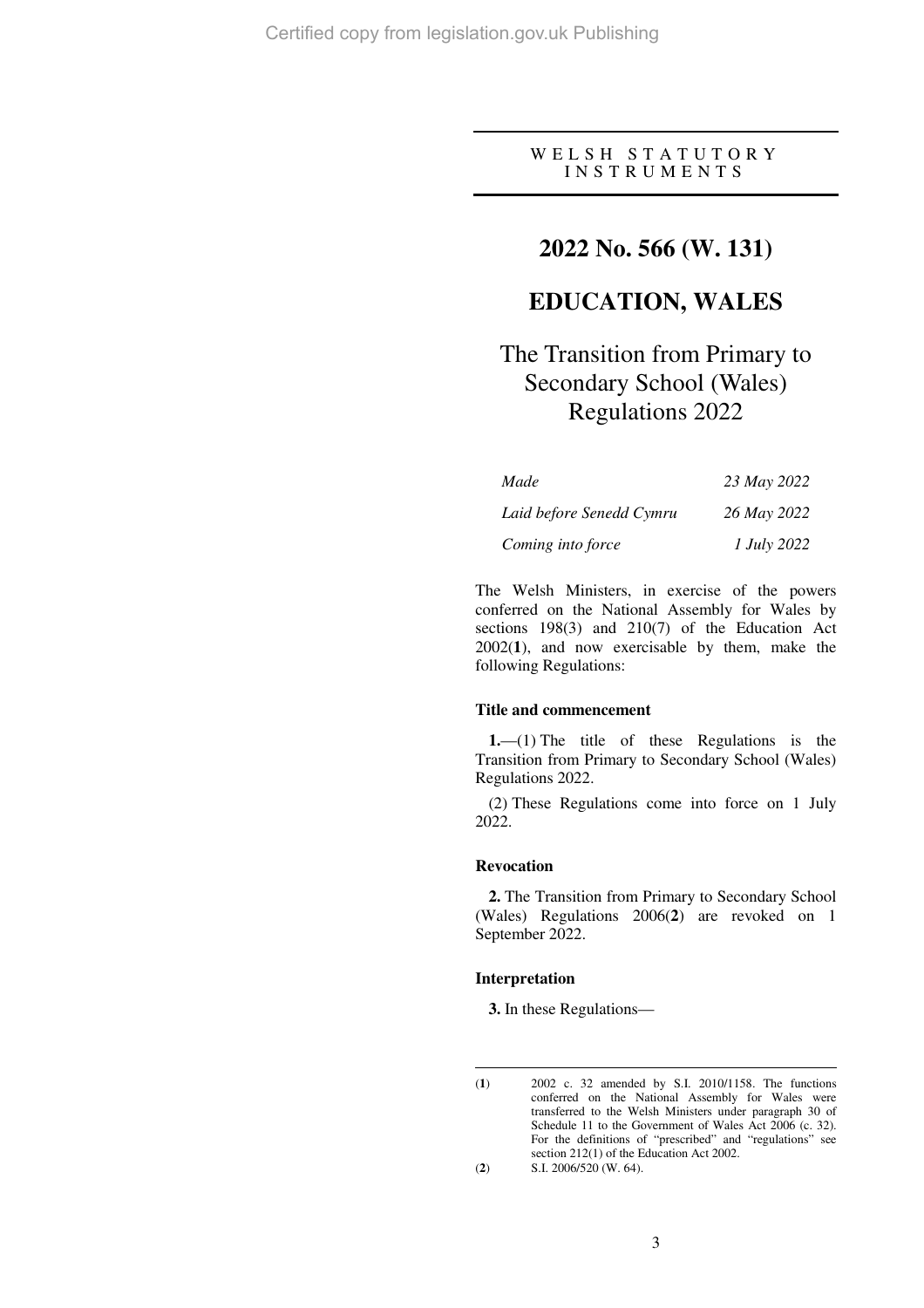"the 2002 Act" ("*Deddf 2002*") means the Education Act 2002;

"the 2021 Act" ("*Deddf 2021*") means the Curriculum and Assessment (Wales) Act 2021(**1**);

"class" ("*dosbarth*") has the meaning given to it in section 82(1) of the 2021 Act;

 "local authority" ("*Awdurdod Lleol*") means a local authority in Wales that maintains the school;

"maintained school" ("*ysgol a gynhelir*") has the meaning given to it in section 79 of the 2021 Act;

"pupil" ("*disgybl*") has the meaning given to it in section 3 of the Education Act 1996;

"school year" ("*blwyddyn ysgol*") has the meaning given to it in section 579(1) of the Education Act 1996;

"Transition Plan" ("*Cynllun Pontio*") means a plan of the kind referred to in section 198(1) of the 2002 Act and regulation 4(2) of these Regulations;

"year 6" ("*blwyddyn 6*") means the school year in which the majority of pupils in the class attain the age of 11;

"year 7" ("*blwyddyn 7*") means the school year in which the majority of pupils in the class attain the age of 12.

#### **Application of the Regulations**

**4.**—(1) These Regulations apply in relation to maintained schools for which the governing bodies are required to produce Transition Plans(**2**).

(2) For the purposes of paragraph (1) Transition Plans are required for—

- (a) each secondary school maintained by a local authority (or which falls within a specified class of such a school), and
- (b) each of its feeder primary schools maintained by a local authority the governing bodies of which are required by the Welsh Ministers, under section 198(1) of the 2002 Act, jointly to draw up plans to facilitate the transition from primary school to secondary school of pupils at those primary schools who are admitted to the secondary school.

 $\overline{a}$ 

<sup>(</sup>**1**) 2021 asc 4.<br>(**2**) The require

The requirement to draw up a Transition Plan is set out in the Requirement for the production of Transition Plans and guidance 2022 (WG22-21) ("the 2022 Requirement"). The 2022 Requirement is made by the Welsh Ministers as Welsh subordinate legislation but is not a statutory instrument.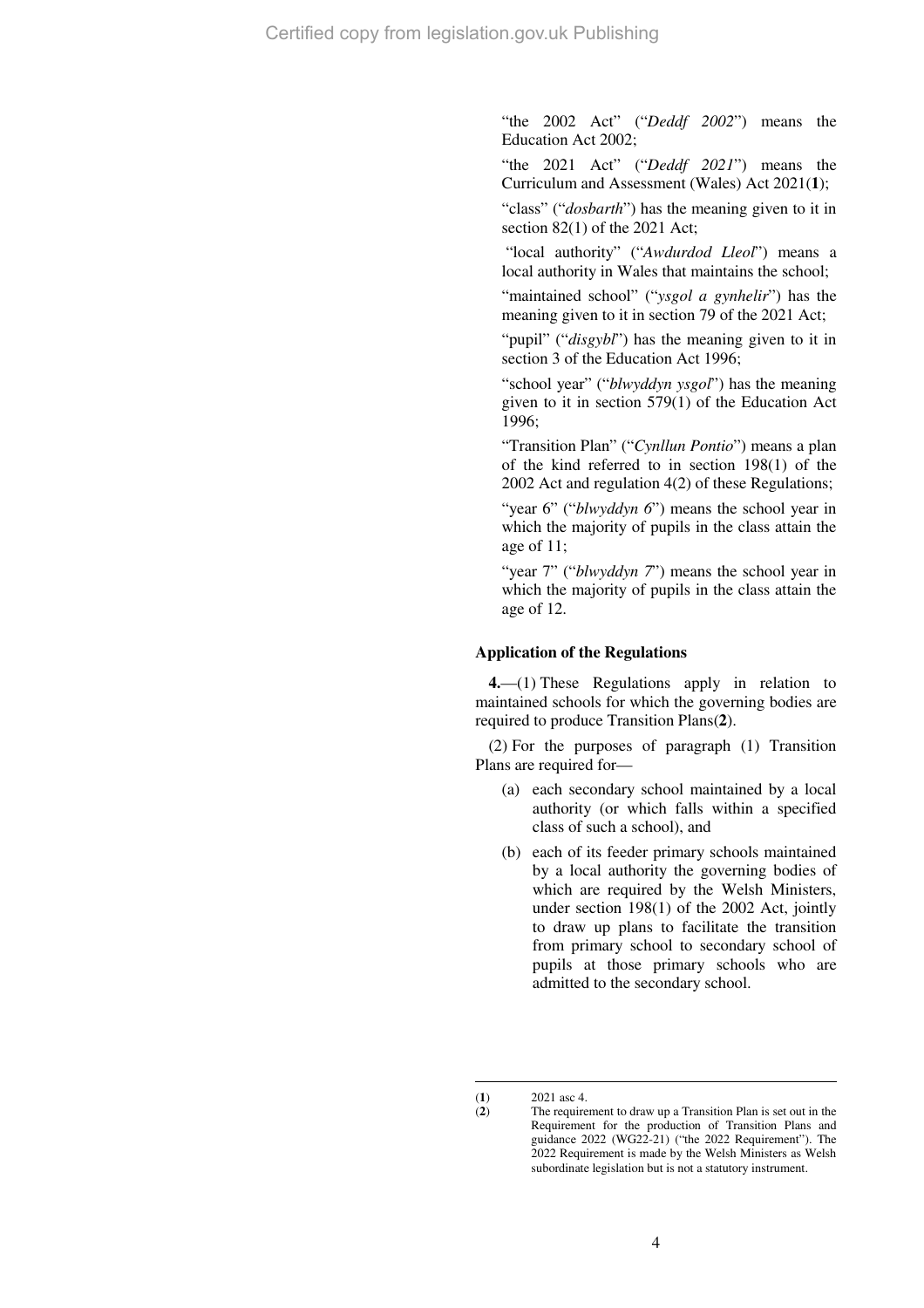#### **Disputes as to whether a school is a feeder primary school**

**5.** Any dispute as to whether a school is to be regarded as a feeder primary school in relation to a particular secondary school is to be determined by the Welsh Ministers.

#### **Form and content of Transition Plans**

**6.**—(1) Governing bodies of secondary schools and their feeder primary schools must jointly draw up a single Transition Plan for those schools.

(2) A single Transition Plan may contain provision for any one or more feeder primary schools which is different from the provision for the other feeder primary school or schools.

(3) A Transition Plan must—

- (a) be in writing,
- (b) briefly explain the purpose of a Transition Plan,
- (c) state that it was jointly drawn up by the governing body of the secondary school concerned and the governing bodies of its feeder primary schools,
- (d) state the names of the secondary school and its feeder primary schools,
- (e) state the first pupil cohort to which it applies by reference to the school year at the beginning of which those first pupils moved up to year 6 in their primary school,
- (f) state the date on which it was published, and
- (g) deal with the matters specified in the Schedule.

#### **Publication of Transition Plans**

**7.**—(1) The first Transition Plan for a secondary school and each of its feeder primary schools must be published on or before 1 September 2022.

(2) The pupils to which a first Transition Plan applies are those pupils who, from the beginning of the 2022 to 2023 school year, are in year 6 of each feeder primary school and expect to transfer from the feeder primary school to the secondary school in the next school year of the secondary school.

(3) Subsequent Transition Plans must be published on or before 1 September of the school year the Plan is to take effect.

(4) The pupils to which a subsequent Transition Plan applies are those pupils who, from the beginning of the school year in which the subsequent Transition Plan takes effect, are in year 6 of each feeder primary school and expect to transfer from the feeder primary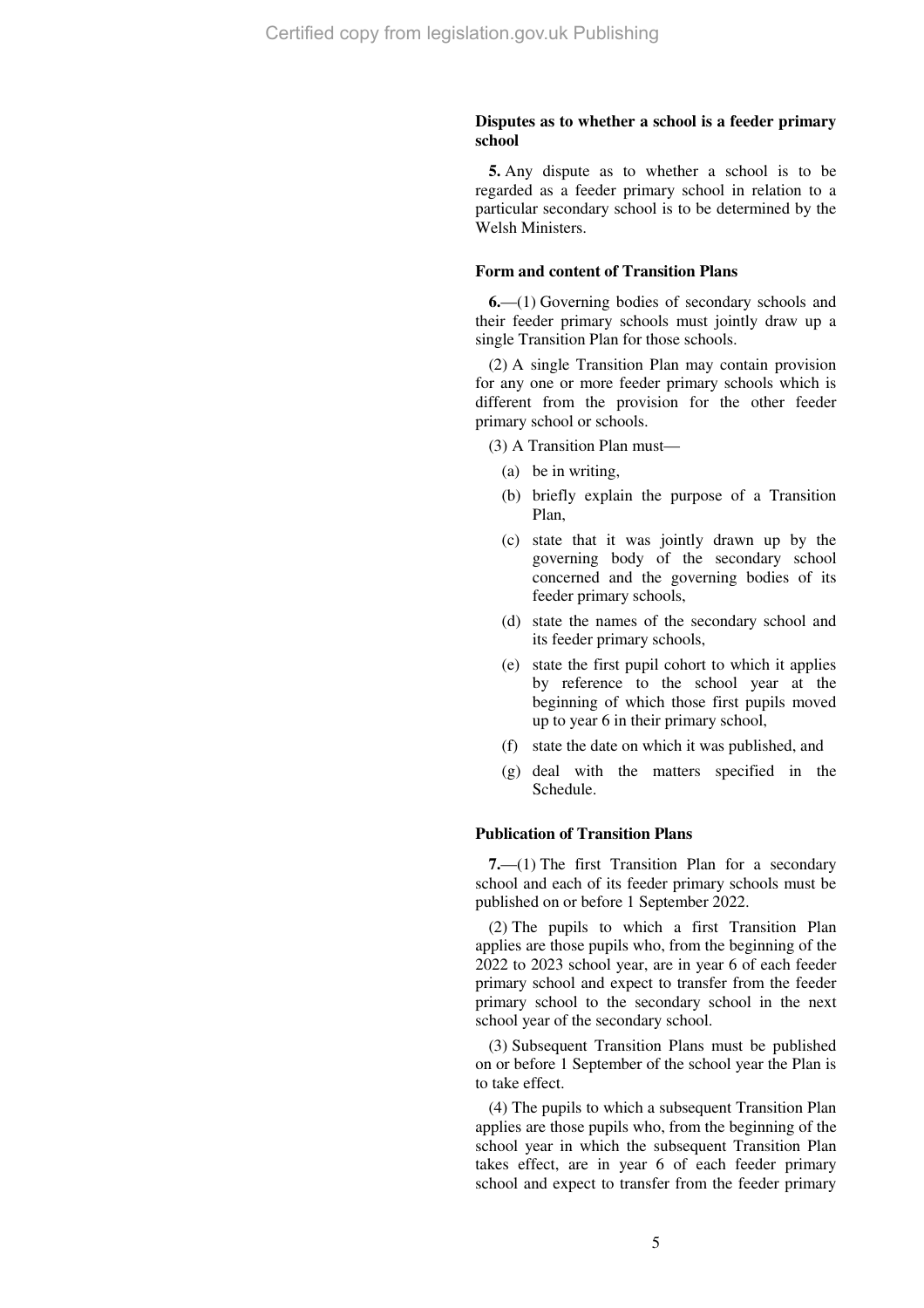school to the secondary school in the next school year of the secondary school.

#### **Review of Transition Plans**

**8.** A Transition Plan must be reviewed—

- (a) if a primary school ("the new primary school") becomes a feeder primary school of a secondary school which already has one or more feeder primary schools,
- (b) if a primary school ceases to be a feeder primary school of a secondary school,
- (c) if the curriculum of either the primary or secondary school is reviewed under section 12 of the 2021 Act,
- (d) if the assessment arrangements of either the primary or secondary school made under the Education (Arrangements for Assessing in the Curriculum for Wales) Regulations 2022(**1**) are reviewed,
- (e) if the governing bodies of all of the schools concerned consider it appropriate to do so, or
- (f) at the end of the period of 3 years beginning on the date on which the Transition Plan (or revised plan) was published.

#### **Purpose of a review**

**9.**—(1) The purpose of a review under regulation  $8(a)$  is —

- (a) for the governing bodies of the schools which agreed the current Transition Plan and the governing body of the new primary school to jointly consider what revisions (if any) are appropriate, and
- (b) for the governing bodies to jointly agree a new Transition Plan if they think it appropriate to do so.

(2) The purpose of a review under regulation 8(b) to (e) is for the governing bodies of the schools which agreed the current Transition Plan to consider—

- (a) whether it is necessary or desirable to revise the Transition Plan, and
- (b) if it is considered that it is necessary or desirable to revise the Transition Plan, to jointly draw up a revised or new Transition Plan.

(3) In all cases the governing bodies of the schools concerned must take account of how the transition process might be better managed by the governing

 $\overline{a}$ 

<sup>(</sup>**1**) S.I. 2022/17 (W. 9).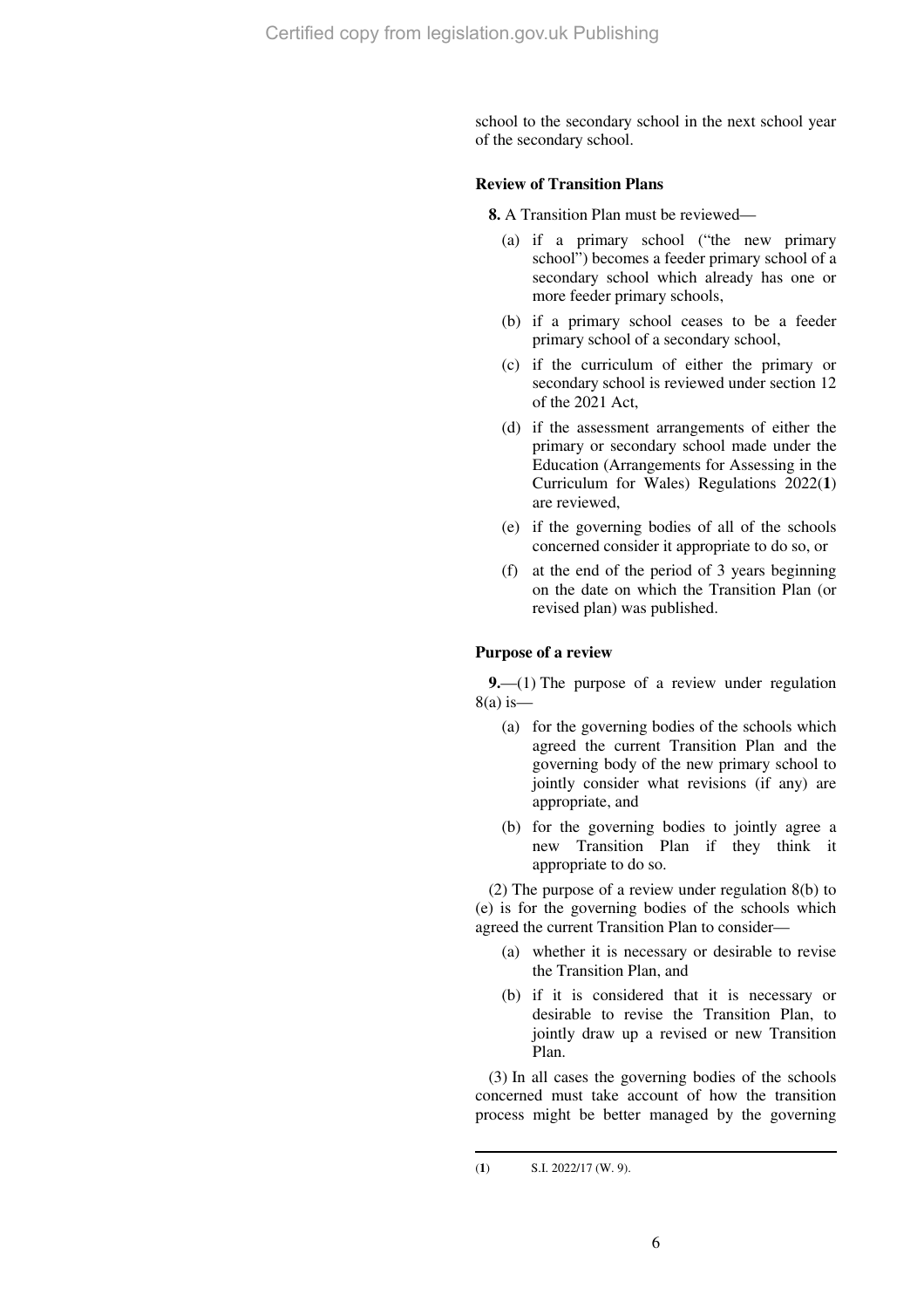bodies and head teachers when carrying out a review under regulation 8.

#### **Publication of a statement following a review**

**10.**—(1) If, following a review under regulation 8, the governing bodies decide not to revise the current Transition Plan, they must publish a statement recording that decision, giving brief reasons for it ("a Statement").

(2) The new (or revised) Transition Plan must be published as soon as reasonably practicable and no later than the beginning of the publication school year.

(3) In the case of a review under regulation 8(a), the first pupils of the new primary school to which the new or revised Transition Plan applies are those pupils who, at the beginning of the school year, are in year 6 and expect to transfer to the secondary school in the following school year of the secondary school.

(4) In this regulation and regulation 11, "Statement" has the meaning given in paragraph (1) of this regulation.

#### **Publication of Transition Plans and provision of copies**

**11.**—(1) A Transition Plan or Statement must be made available for inspection by the schools to which it relates by the governing bodies of those schools.

(2) The governing body of the secondary school must provide a copy of the Transition Plan (or revised plan) to the local authority by which the secondary school and feeder primary schools are maintained or, if they are maintained by two or more different local authorities, to all of them.

#### *Jeremy Miles*

Minister for Education and Welsh Language, one of the Welsh Ministers 23 May 2022